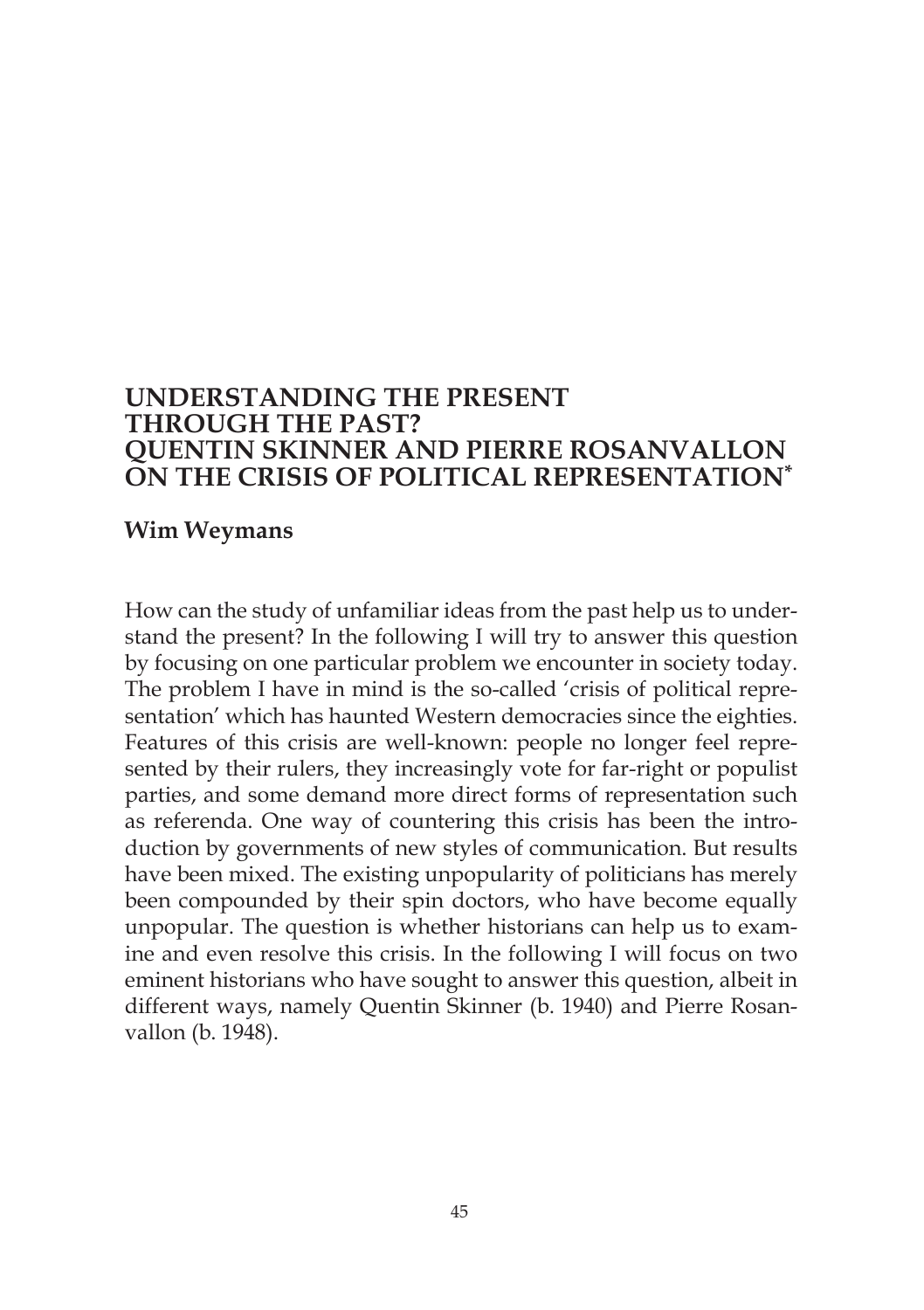## **Representing the Body Politic Through Participation (Skinner)**

I will first turn to Quentin Skinner, who has been Regius Professor of Modern History in Cambridge since 1996, and whose recent publications include a three-volume collection of essays, entitled *Visions of Politics*. 1 Interest in his work is growing, as is recently evidenced by a first monograph on his entire *œuvre*. 2 What does Skinner believe we can learn from the past? For him, the historian can contribute to present-day debates by excavating answers from older, often forgotten, sources which differ from today's dominant visions such as 'liberal theory' which has today risen 'to a position of hegemony in modern political philosophy'.3 Skinner himself has convincingly demonstrated how one such older vision, namely the neo-Roman tradition, represented by thinkers like Sallust, Livy, Machiavelli, Parker or Harrington, has been repressed by this liberal vision of politics.4

Liberals assume that maximising our individual freedom to pursue our own chosen ends means minimising service to, and interference by, the state. For them, fewer duties or less laws means more individual freedom. However, the crisis of political representation shows that this liberal model may be insufficient. Skinner has demonstrated how neo-Roman thinkers (or 'republicans' as he also calls them), unlike liberals, argue that we can only hope to maximise our freedom if, at the same time, we also maximise our participation and service to the community in which we live. This is not because the community is a good in itself, as pre-modern (or communitarian) thinkers still believed, but rather because participation in politics is 'instrumentally necessary' to ensure that we can maximise our individual freedom.<sup>5</sup>

To understand how neo-Roman thinkers arrive at this position, we need to grasp the significance of their specific concept of freedom 'not as the absence of interference but as absence of dependence'.<sup>6</sup> Skinner emphasises that for neo-Roman writers to be free means 'not to be subject to the power of anyone else'.<sup>7</sup> It follows that 'if the continuation of your liberties depends upon the arbitrary will of anyone else, then you are not a free-man but a slave, even though you may have the fullest *de facto* enjoyment of your liberties, and may therefore be able to act entirely as you choose'.8 To summarise, in the neo-Roman view, 'freedom is restricted by dependence. To be free as a citizen, therefore, requires that the actions of the state should reflect the will of all its citizens<sup>' 9</sup>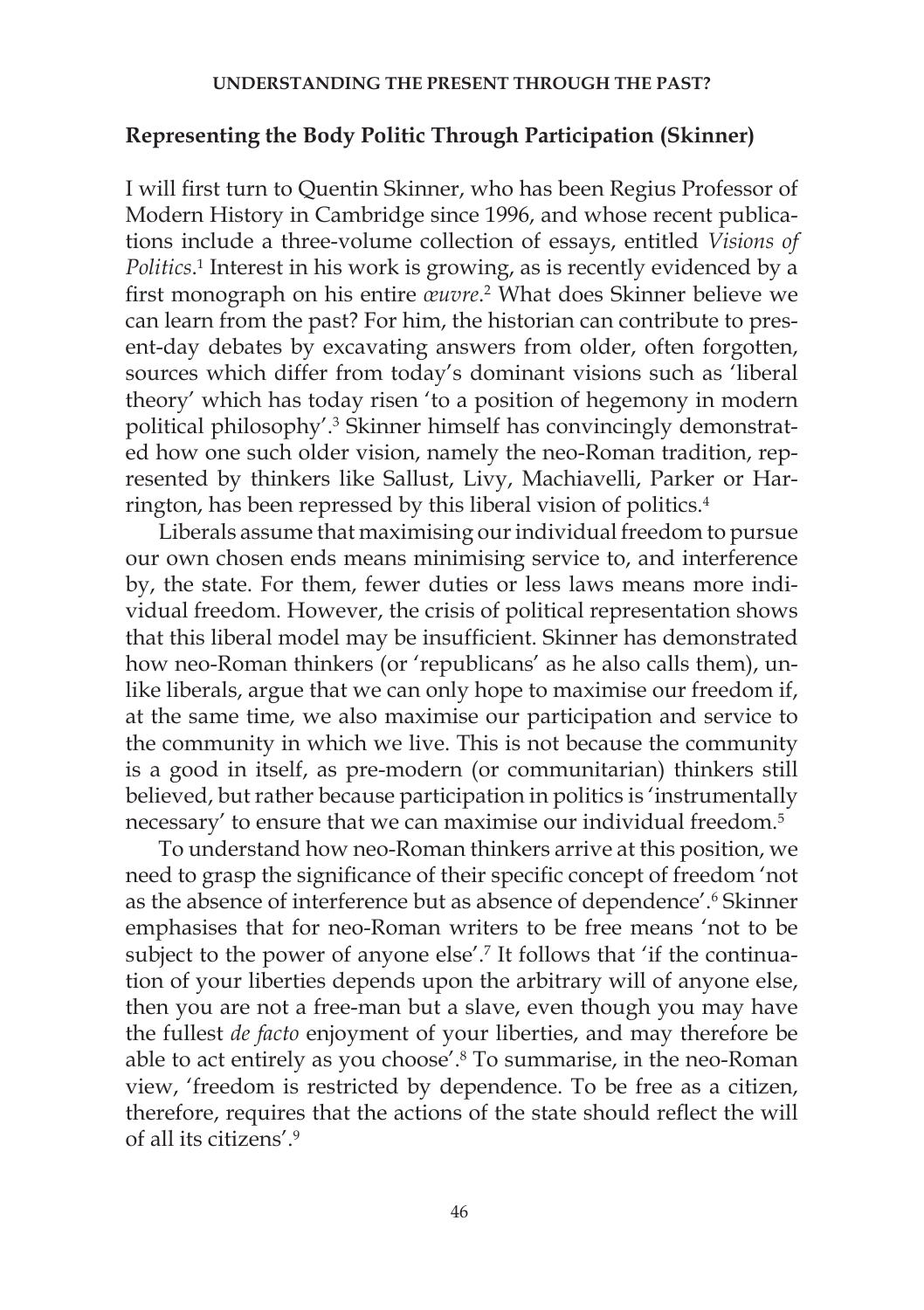The only way to ensure that we don't depend on the will of our rulers is to rule ourselves, which requires us to control our representatives by being actively involved in politics. Skinner explains that 'if you wish to maintain your liberty, you must ensure that you live under a political system in which there is no element of discretionary power (...) in other words, under a system in which the sole power of making laws remains with the people or their accredited representatives'.<sup>10</sup> This also requires citizens to participate in public life, to control their representatives and to remain distrustful and vigilant vis-à-vis power. Skinner argues that 'if we wish to maximise our own individual liberty, we must cease to put our trust in princes, and instead take charge of the public arena ourselves'.11 Machiavelli already stated that 'the price of liberty is eternal vigilance' which implies that 'it is essential for everyone "to keep their eyes open"'.12 Freedom, then, does not mean to minimise interference (in the form of duties or laws), but rather to minimise our dependence on the arbitrary will of our rulers, even if this involves duties and service to the community.

Neo-Roman political theory can thus offer an interesting explanation of the current crisis of political representation. People may no longer consider themselves to be adequately represented today, because they may feel that they have become dependent on the will of their representatives, rather than the other way round. Members of parliament for example often follow the party line rather than the people they are supposed to represent.13 Even if these representatives do not in fact act against the people's interests, but merely have the possibility of doing so, people may no longer feel represented.14 Skinner gives the example of the British people who 'now find themselves living more and more under asymmetric relations of power and powerlessness'. He explains that 'the British people as a whole have no power to check their governments (...) nor does the Legislative (...) have any effective capacity to check the Executive'.15

The only way to solve this problem is to follow the neo-Roman advice and try to ensure that citizens participate more in politics so that their representatives again depend on them and that, as a result, these citizens are truly represented and are thus free from dependence when pursuing their private ends.16 As Skinner writes: 'it is only possible to escape from personal servitude if you live as an active citizen under a representative form of government'.17 However, neo-Roman writers are aware that 'we are not likely spontaneously to act in ways that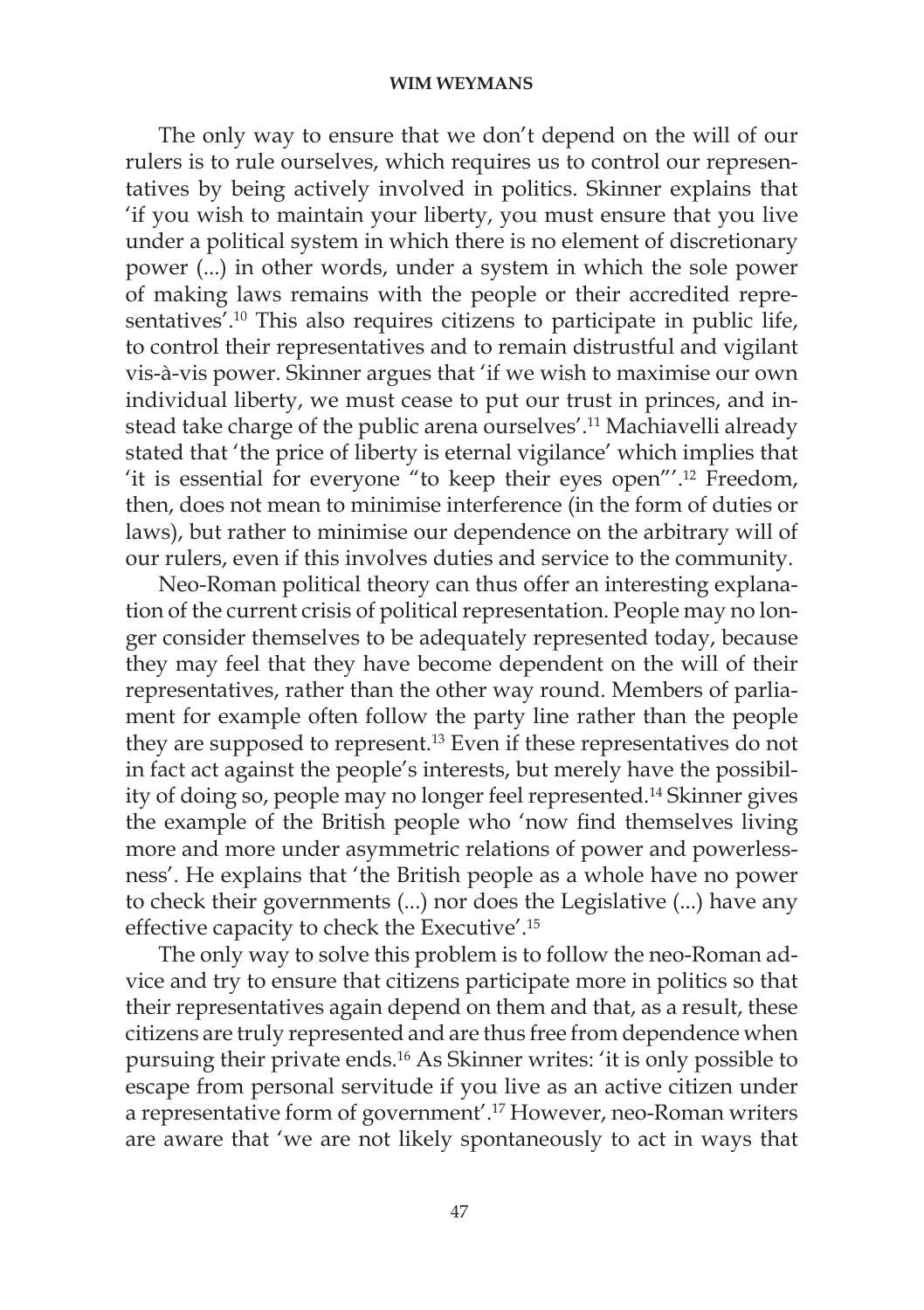best safeguard' our freedom.18 If citizens are not willing to participate in politics or remain vigilant vis-à-vis their rulers, the community can force them to do this, as this will, in the end, be in their own interest as it increases their individual freedom.19 Mandatory participation in elections, which exists in countries such as Belgium or Greece, is thus an excellent example of a republican idea. It shows that, in the neo-Roman tradition, individuals can be 'forced to be free'.

Skinner not only rehabilitates this neo-Roman tradition, but he also explains why this tradition has been forgotten. He demonstrates how Hobbes, in the seventeenth century during the English civil war,<sup>20</sup> discredited the neo-Roman ideal of participation and self-rule while replacing it with the idea, familiar to us, that duties or laws reduce rather than increase individual freedom. Skinner insists that for Hobbes 'liberty has nothing to do with conditions of dependence or independence'. For Hobbes, by contrast, 'the question is not who makes the laws but simply how many laws are made. The fewer the laws, the greater the individual liberty'.21

By tracing both the origins of liberalism and the repression of its rival neo-Roman tradition in Hobbes' work, Skinner is also able to unmask the liberal tradition in yet another way. Hobbes' political theory indeed reveals that our interests are not automatically protected by institutions or the market, as a more optimistic eighteenth-century variant of liberalism would have it. On the contrary: if we do not participate in politics, then this will mean that we actually limit our freedom, because we then become dependent on what our rulers may decide arbitrarily, as becomes clear in Hobbes' theory of sovereignty and the state.<sup>22</sup> While neo-Roman thinkers still believed that sovereignty lies in the people, for Hobbes it lies in the person of the state. From Hobbes onwards the neo-Roman equation between 'the powers of sovereignty and the power of the people' has thus been forgotten.23 For Skinner it is not surprising that the modern vision of the state was developed by 'theorists whose aspirations included a desire to legitimise the more absolutist forms of government'.<sup>24</sup> The source of today's crisis of political representation may thus lie in an insufficient connection between the people and their 'representatives', caused by a lack of participation and vigilance, induced by a liberal ideology and vision of the state that started with Hobbes.

In so doing, Skinner turns the standard interpretation of history on its head. Western history is not an evolution towards more free-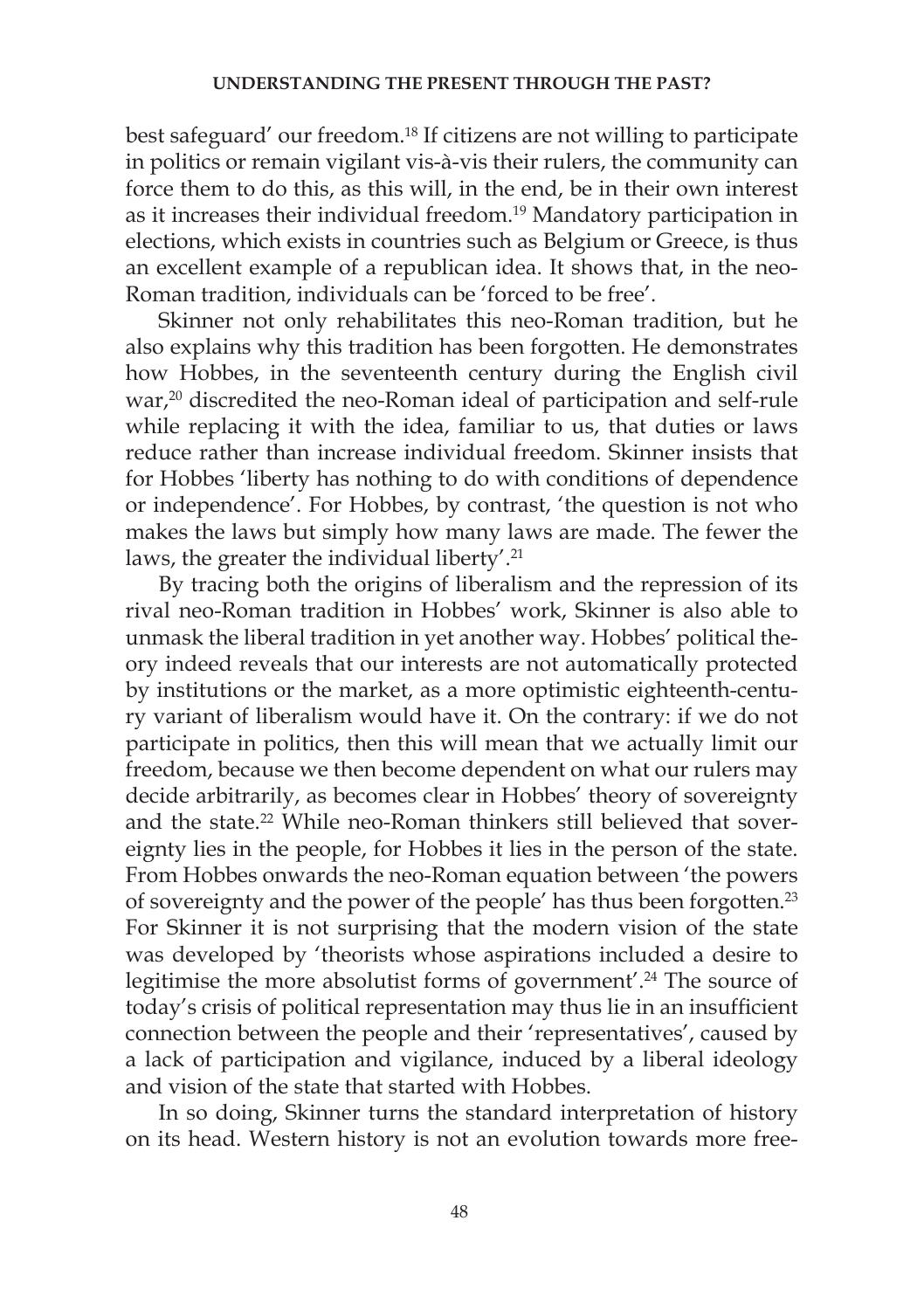dom and democracy, as liberalism would have it. On the contrary, ever since Hobbes, participation has diminished and so has true individual freedom. Instead of ruling ourselves, we are now ruled by an abstract bureaucratic state.25 Skinner gives the example of the British people who are confronted with 'an unregulated system of Executive power, with the body of the people and their representatives alike condemned to a state of corresponding dependence'.26 According to the neo-Roman view, the crisis of political representation, as has recently become visible in the gap between the British people and their government over Iraq, should then come as no surprise. If historians want to study true democratic theory, they should focus on the neo-Roman theorists of early modern Europe rather than on the liberal theories which have been developed from the seventeenth century onwards. As Skinner writes: 'in the present crisis of our affairs, we may do well to reconsider the merits of the neo-Roman view that dependence involves an affront to our liberty'.27

But even if the neo-Roman tradition represents a very interesting alternative to liberalism, the question remains as to whether it is sufficient to explain problems existing in our contemporary democracies. What if people became more vigilant, distrusted their rulers and controlled their representatives, thus following the advice of neo-Roman writers of early modern Europe? Would this in itself be sufficient to solve the crisis of political representation? Neo-Roman thinkers would probably argue that it would. Once we control our representatives and eliminate dependence on unelected rulers, we will be adequately represented again and thus no longer be enslaved, thereby regaining our personal freedom. However, this neo-Roman theory of political representation rests on one crucial assumption, namely that there already exists a unified body of the people that can simply be represented.28 As Skinner explains, in the neo-Roman view 'the people must never be considered as a mere collection of individuals; they must always be recognised at the same time as a unified community or group (...) as a corporation' acting 'in the manner of a single person with one will and one voice'.29 The metaphor of the body politic means that adequate political representation of the people through a parliament simply means offering 'a lifelike and exactly proportionate representation of their real body as a whole. It follows that, when this elected body acts, it cannot fail to act in precisely the manner that the real body itself would have acted' and that 'parliament is no different from the people in any way at all'.30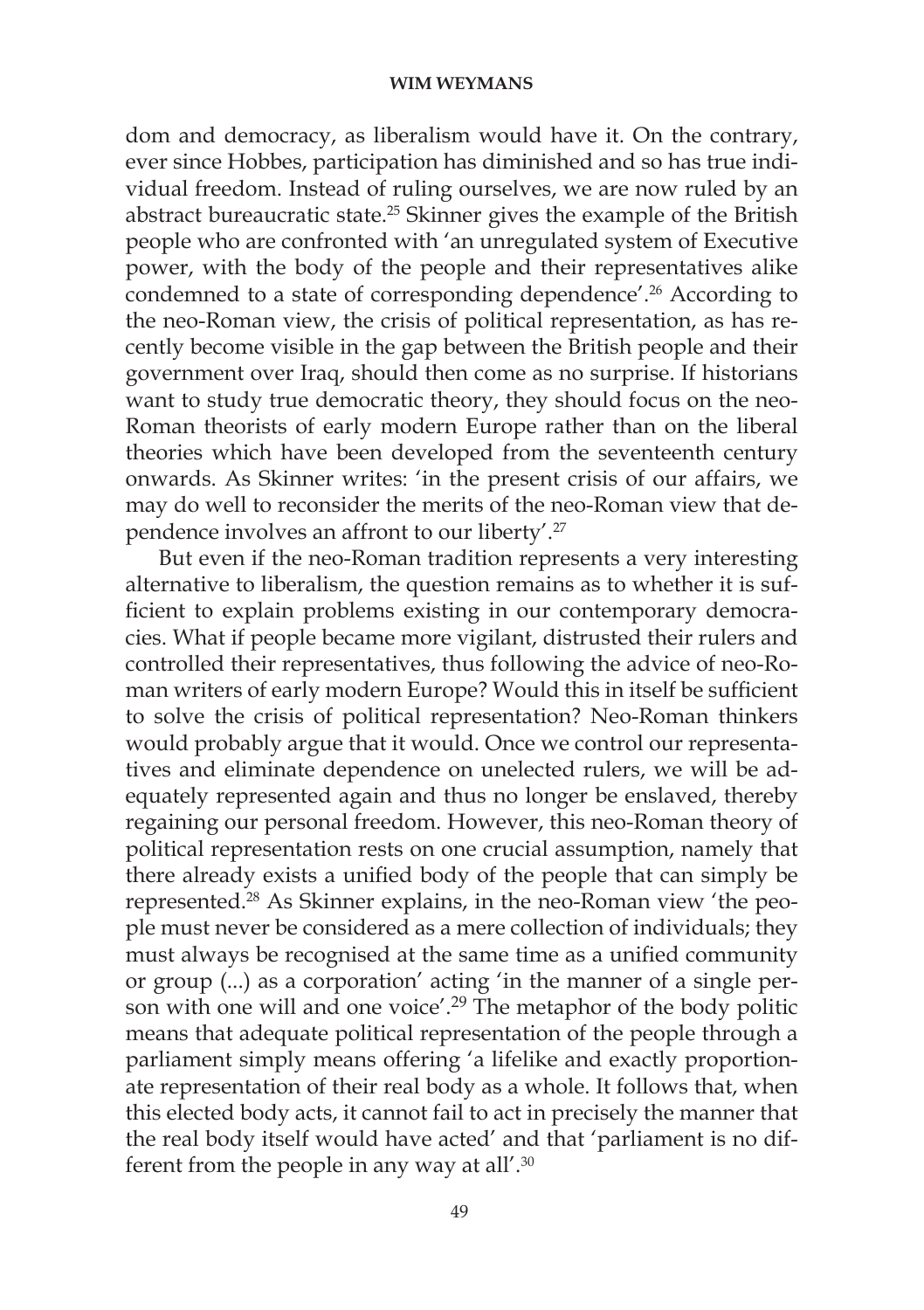However, as Skinner himself indicates, not everyone agrees that such a coherent and unified body politic exists. It was again Hobbes who questioned the very idea that there exists a unified body of people independent of its rulers. For Skinner, Hobbes argues that 'there is no such thing as the body of the people, from which it follows that there cannot be any such body awaiting representation'.<sup>31</sup> But what if Hobbes is right to deny that states or 'civil associations are created out of pre-existing and unified bodies of people'?32 What, then, would be the implications for understanding our contemporary crisis of political representation?

## **Making Sense of a Dismembered Society (Rosanvallon)**

One way to answer these questions is to turn to the work of the French historian and political theorist Pierre Rosanvallon who has been Professor at the prestigious *Collège de France* in Paris since 2001 and who offers yet another way of contributing to the present through the study of the strangeness of the past. Since only three of his more than 15 books are currently available in English<sup>33</sup>, he remains relatively unknown to an Anglophone audience.<sup>34</sup> This is a pity since he too offers some interesting arguments concerning the debate on political representation, notably in his *Le Peuple Introuvable* (which can be translated as 'the people that cannot be found' $35$  or, more recently, in his work on intermediary institutions in France<sup>36</sup> or on 'negative democracy'.<sup>37</sup>

In these and in other works, Rosanvallon argues, like Skinner, that representation does not happen automatically, as liberals still believe. However, for Rosanvallon this is not because representation requires active participation of citizens, but rather because, as Hobbes already stated, in modern societies a coherent social body no longer exists. Rosanvallon rejects a theory that 'conceives sovereignty as already fixed, given, and known' or that presumes 'that the people constitutes (...) a self-evident subject, naturally united in a bloc without fissures'.<sup>38</sup> He emphasises that modern societies based on the formal equality of individuals desubstantialise, disincorporate or dismember a traditional society that understood itself as a unified and coherent body politic.39 As he explains: 'the transition from a corporatist to an individualist society makes society less representable. For how to give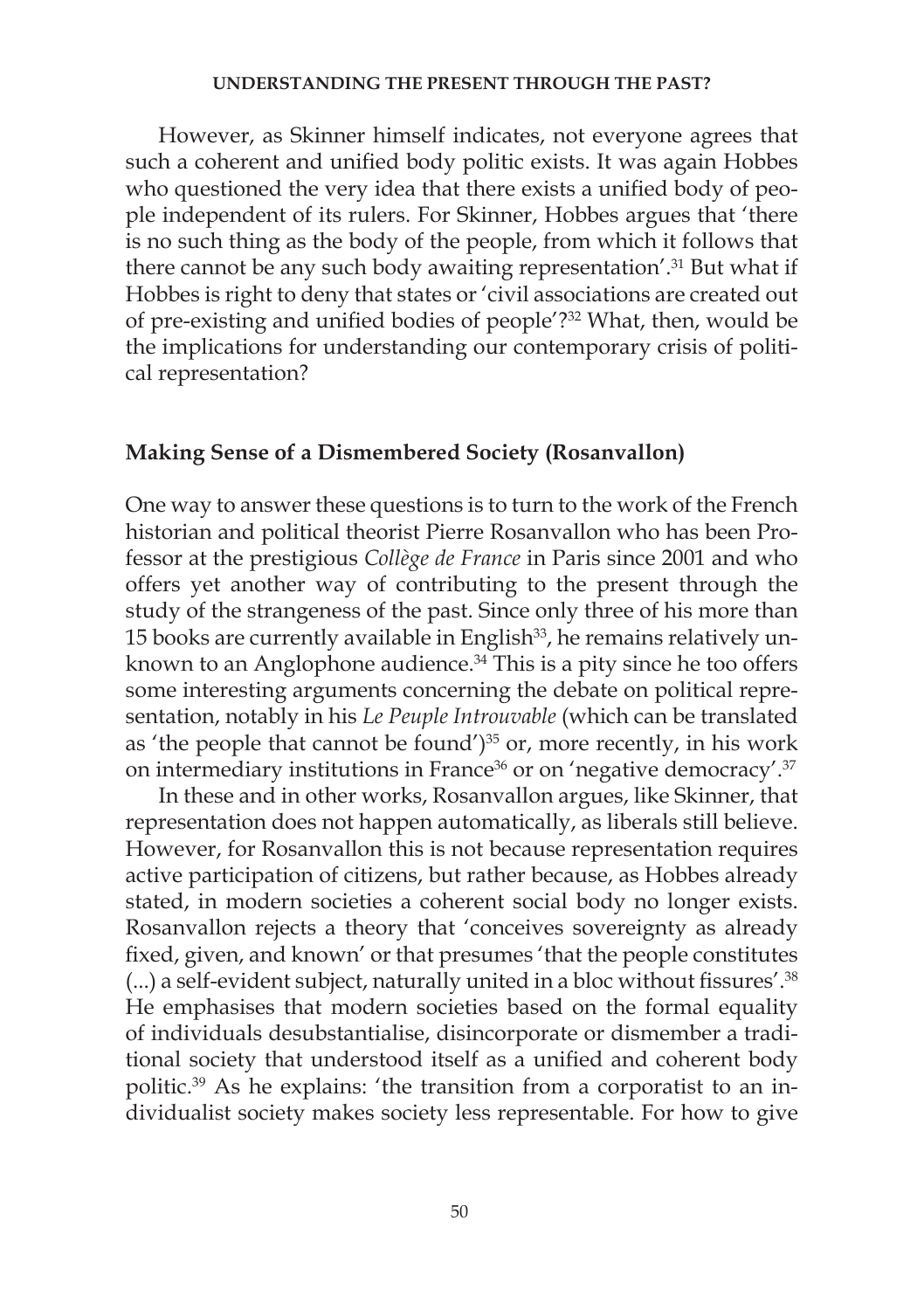a form (...) to an agglomeration of individuals?'.<sup>40</sup> As a result, representation can no longer mean passively representing an existing unified body of the people, but rather must involve an active attempt to make sense of a society that has lost its 'evidently coherent totality'.<sup>41</sup> Rosanvallon states that the people no longer exists independently of its representation but 'is to be constructed' (*il est à construire*).42 Rosanvallon's vision of political representation is similar to Hobbes' view that 'there is (...) no natural unity outside the state' and that 'unity and community are attained only with the appointment of a representative'43 or to Frank Ankersmit's aesthetic vision of representation according to which 'political reality only comes into being after and due to representation'.44

For Rosanvallon representation is about a society's ability to read and understand itself, which is what he calls 'the political' and which he contrasts with the particular sphere of politics. The political refers to processes of deliberation and reflection through which rules of a common world are constructed and a society is made visible and legible.45 'Visibility' and 'legibility', Rosanvallon explains, 'have been two constitutive characteristics of the very essence of the political. There is no politics, indeed, if actions cannot be gathered together in a single narrative and represented on a single stage before the public'.46 While Hobbes believed that only an individual ('the sovereign') could successfully act on behalf of a fictional commonwealth on the political stage,<sup>47</sup> Rosanvallon argues instead that in a pluralist, democratic society this active process of representation requires a variety of representative institutions, associations and practices who all try to make sense of a society that no longer has a natural meaning and coherence.48

More so than Skinner, Rosanvallon stresses that an adequate representation not only presupposes participation, vigilance and control by active individuals, but also strong institutions that mediate between the individual and society. For Rosanvallon, particular preferences and interests of individuals can indeed only be represented if there are mediating institutions like political parties, unions, media and social sciences, who all somehow order and indeed simplify the enormous diversity of private interests, opinions and preferences.<sup>49</sup> What would a society look like, if there were no media, parties, unions, and social scientists to simplify and order this potentially chaotic individualised society?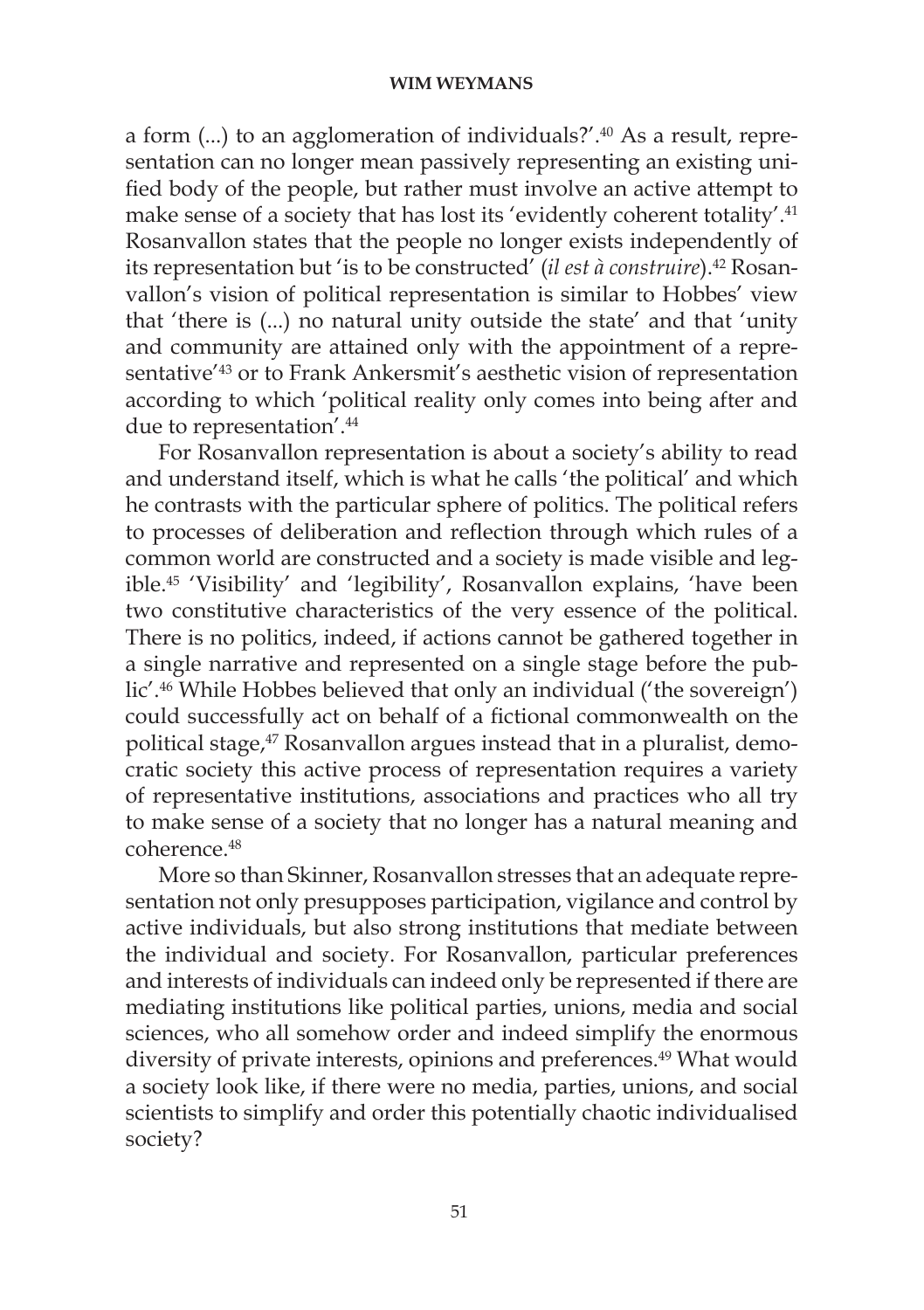To answer that question, you can think of revolutionary France in which all intermediary institutions were banned as relics from feudal society and a society became literally dismembered, thus radically breaking with the idea of a natural coherence of the body politic. As a result it became difficult to give a recognisable form to a society in which only abstract citizens, but no intermediary corporations, were acknowledged.50 From then onwards, political representation became problematic. In his work, Rosanvallon analyses France's long and often painful search to give a meaningful and visible form to a people so that it would be more than simply an abstract collection of citizens. France was indeed soon confronted with the fact that the people not only wanted to be represented as a collection of abstract citizens, but also as individuals who are part of a very concrete social or gendered background. In the French republic there were not only French citizens, but also workers and women. Rosanvallon thus shows that even if France had always been reluctant towards intermediary institutions (because they allegedly distorted the immediately given will of the people), it nevertheless had to acknowledge (albeit slowly and often implicitly) the necessity of intermediary institutions (unions, political parties, associations) in making feel individuals at home in modern society.<sup>51</sup>

It is precisely because parties, unions, and other pressure groups put items on the agenda, offer certain choices, profiles and positions that individuals can feel connected to larger groups, and thus also feel represented. Thus for Rosanvallon, the political parties that emerged in the nineteenth century do not simply mirror existing preferences, but rather mould these so that they acquire meaning and coherence.<sup>52</sup> Like political parties, social sciences too came into existence to create larger categories so that an individualised society remained somehow tangible and individuals experienced themselves as part of larger groups.53 If individuals no longer feel represented by their rulers today, then this may be due to the incapacity of political parties, unions, and social sciences to structure society and offer individuals a global identity,<sup>54</sup> rather than to a lack of participation of citizens.

Rosanvallon goes still further when he argues against common opinion that the problem today may be that there is too much rather than too little control, distrust, surveillance and participation. By contrast with the more pessimistic accounts offered by many, including Skinner, Rosanvallon states that today 'diverse (...) forms of the over-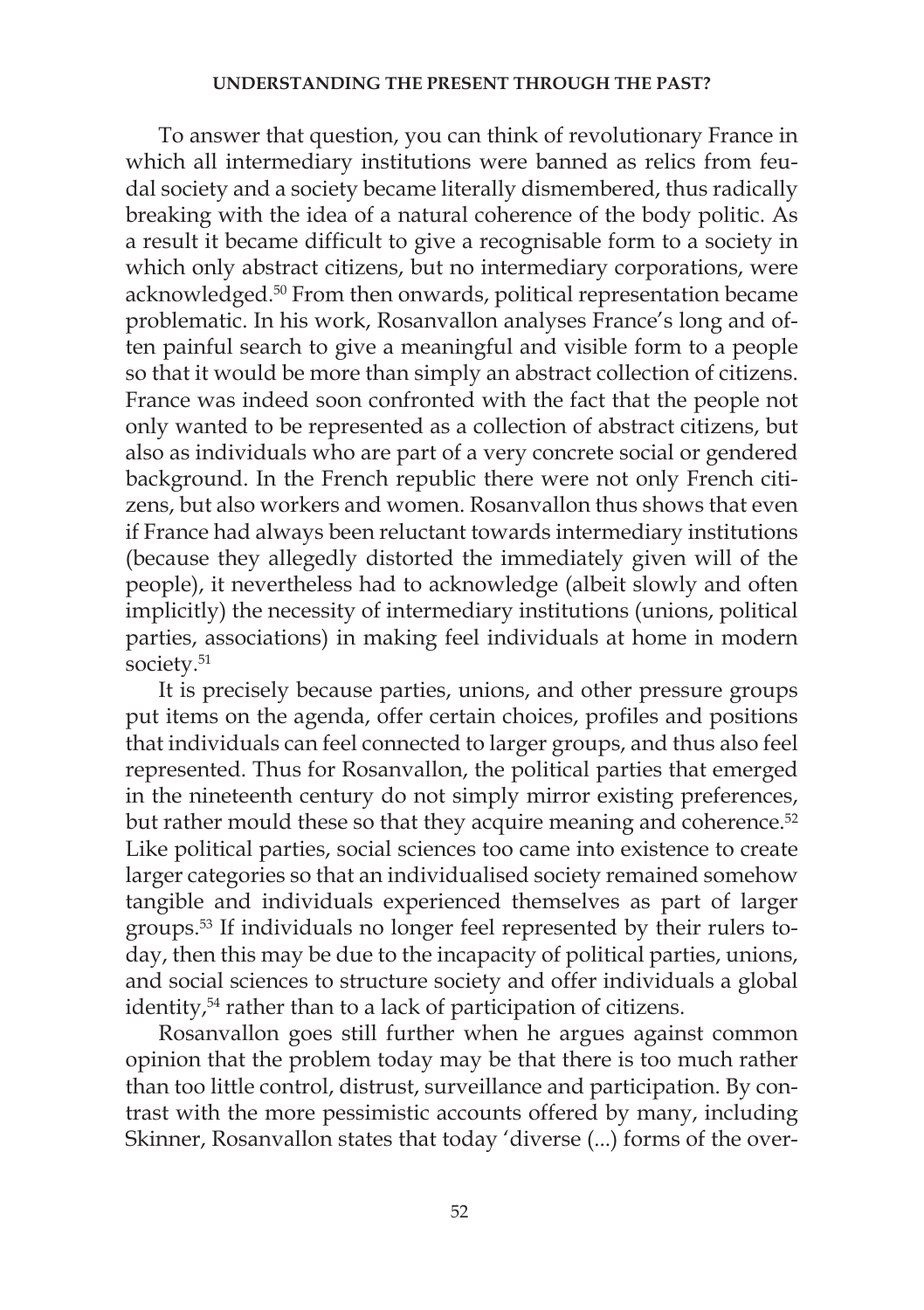sight and supervision of leaders' are actually increasing,<sup>55</sup> in the form of ever-growing practices of denunciation, rejection, surveillance, distrust and control by various associations and institutions.56 The fact that we still face a crisis of political representation despite increasing control, surveillance and participation by citizens may indicate that this crisis is about more than just participation. While Rosanvallon agrees with Skinner that surveillance, vigilance and control of rulers by citizens are an essential feature of democracies,<sup>57</sup> he believes that this alone cannot solve the problem of political representation. In a pre-modern neo-Roman world where a social body was seen as coherent and self-evident, surveillance and distrust were sufficient to ensure that parliament offers an adequate representation of the existing body of the people. In our modern Hobbesian world, by contrast, this self-evident bodily unity of the people is no longer given, which means that we need to compensate this loss with a positive and global understanding of what it means to live in a dismembered society. Rosanvallon suggests that 'the point is no longer simply to put the people in power; more radically, it is to institute the people in a coherent collectivity'.58

For this positive task, neo-Roman vigilance and distrust are not really helpful, according to Rosanvallon. 'In essence negative and reactive', he writes, mechanisms of control and distrust 'cannot serve to structure or to bear a collective project'.59 When describing the current increase of mechanisms of control, he therefore talks about a 'negative democracy', an 'indirect democracy' or a 'counter-democracy' (*contre-démocratie*).<sup>60</sup> As long as these practices are only negative they can even make the positive task of creating a collective representation of society more difficult and thus contribute to the crisis of political representation rather than solving it. This is because these practices promote 'forms of fragmentation and differentiation where a coherent order and the imperative of totality have to be sought'.<sup>61</sup> For Rosanvallon the crisis of political representation mainly refers to a lack of institutional and other resources for making sense of society as a whole rather than to a lack of surveillance of our representatives.

But why are these institutions failing us today, rather than thirty years ago? For Rosanvallon, this has nothing to do with a temporary unwillingness on the part of these institutions, but rather with the growing individualisation in our societies. If individuals increasingly follow their unpredictable and highly individual choices, then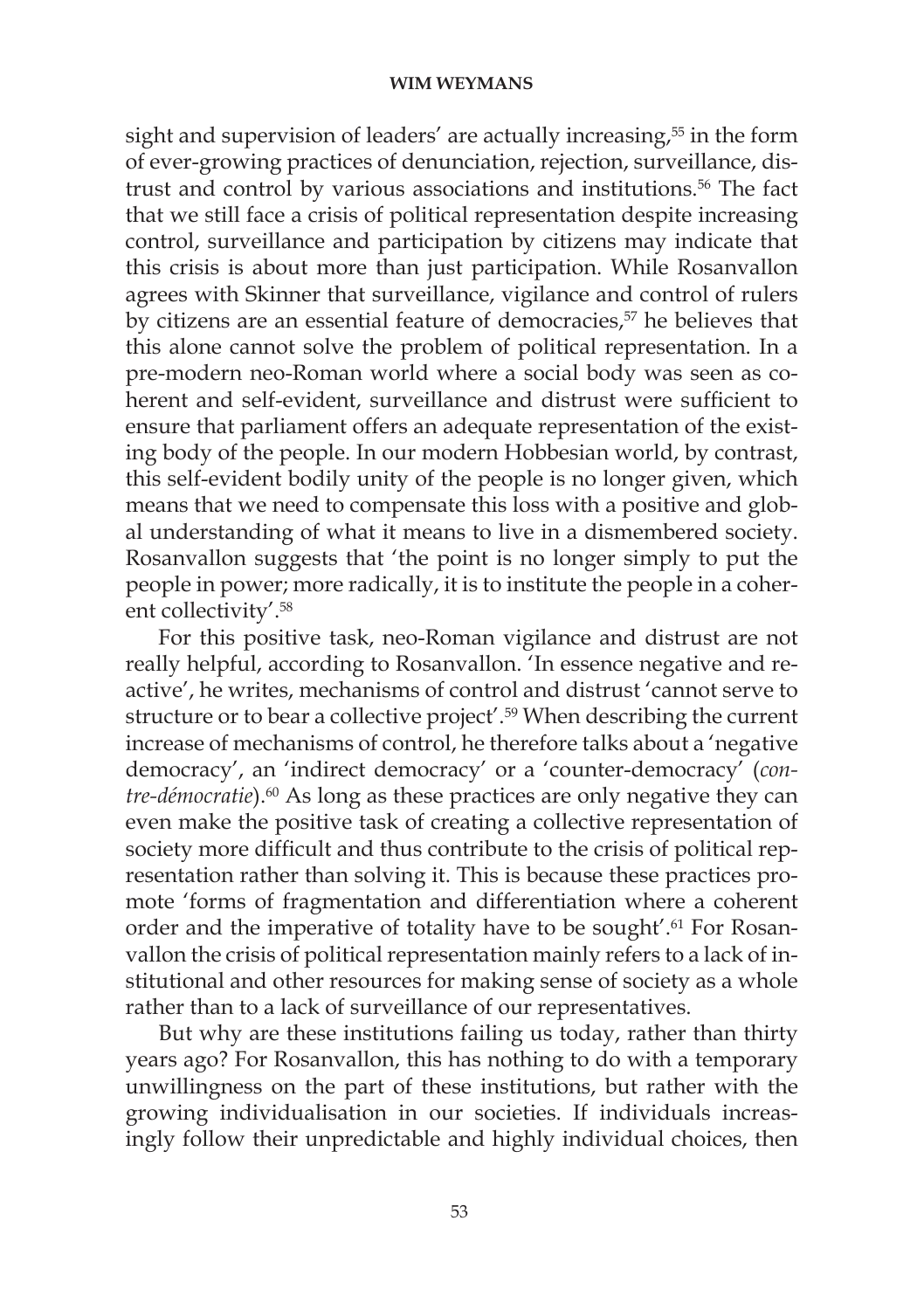it is simply much more difficult to trace regular patterns. Societies in the past used to be organised around clear ideological divisions in politics, education, welfare provisions and so on. Today that has changed since the choices of individuals have become unpredictable and social scientists and politicians lack the categories to map society.62 As Rosanvallon explains: 'While we have access to a wealth of statistics, paradoxically we seem less able to make sense of society'.63 As the people's voice becomes ever more diverse and whimsical, and the intermediary associations have increasing trouble in ordering it, individuals have the impression that their particular identities and interests are no longer given a voice, which then leads to a crisis of political representation.

If the crisis is first and foremost a crisis of institutions and practices, then Rosanvallon's study of the emergence of these institutions and practices in the past can also help to understand the present. A 'generalised comparativism' in time (or in space), as offered by historians, may not only prevent us from perceiving our particular values or solutions as universal, but may also inspire political theorists by offering them 'a repertory of examples' and a 'field' or 'space of experience'.<sup>64</sup> Given that agents in contexts different from ours faced a similar problem of how to make sense of society, we can learn from them. The historian may discover solutions from the past which were once tried out but have been forgotten – solutions which, in an adapted form, could help us today in structuring an individualised society.

How can the study of the past inspire us to solve our contemporary problem of political representation? One lesson we can learn from the past is that social conflict and debate on issues like justice, inclusion or equality help societies understand themselves better and that we should thus foster conflict rather than seeking to subdue it in the name of social cohesion.<sup>65</sup> Historical research into past examples may also show how contemporary practices of control, distrust and rejection can be successfully amended so that they may still help democracies in a more constructive way.66 Rosanvallon also gives the example of the political meaning of the so-called 'poetic representation'. Consider novelists of the nineteenth century like Flaubert or Balzac. Did they not attempt to give meaning to an individualised society by narrating the lives of single individuals while situating them in society at large? Similarly, travel narratives, schoolbooks and of course statistics all actively tried to make sense of a complex society.67 Could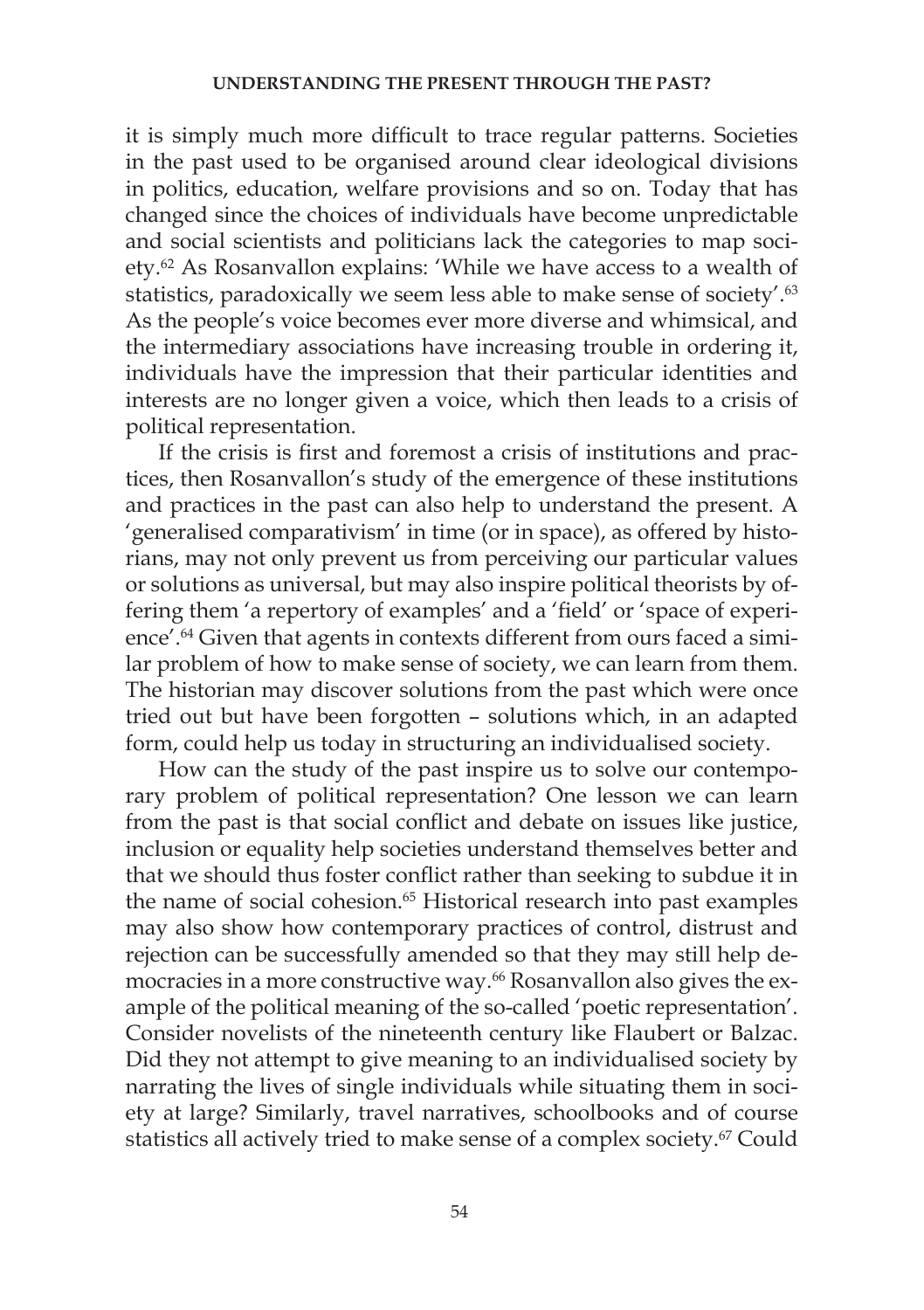this, then, not inspire contemporary social scientists and indeed politicians to individualise the categories by which they interpret society today?68 As Rosanvallon writes: 'While the cognitive output of the big statistical mechanisms has diminished, it is time to make a new use of the monograph to grasp the texture of society'.69

Rather than passively mirroring an 'unrepresentable' society, politicians and social scientists should actively look for new ways to make sense of an individualised society. For example by writing a collective story of society which is at the same time a 'diary' of the individual, thus reconciling society's general viewpoint with the concrete and individualised social reality.<sup>70</sup> Rosanvallon writes that, given the historians' focus on narratives and biography, 'the sociologist must coordinate with the historian to understand social trends (…)'.71 Rosanvallon suggests more generally that 'there is a work to be shouldered of writing and publication that (...) would aim to give a vocabulary to social experience and to outline for it the framework in which it takes on meaning – and thus allow for it to reform itself'.72 This can be done by social scientists, the media, public intellectuals or think tanks.73 In so doing, more adequate knowledge of society may be constructed, so that people can feel represented again.

## **Conclusion**

The work of Skinner and Rosanvallon shows that historians can contribute to present-day debates in political theory while respecting the strangeness of the past. Of course, many questions remain. Historians may wonder whether it is their task to contribute to the present at all, and if such an actualisation of the past can be done without sacrificing the strangeness of the past to our present-day concerns. Conversely, social theorists may ask whether the past is not too different to be able to help us today. But even if historians believe the strangeness of the past can be of some help to the present, the question remains to *what* past the historian should be looking. If he believes that there is a body politic awaiting representation and that a lack of participation makes political representation inadequate, then he can indeed turn to the early-modern neo-Roman writings. If, on the contrary, he is convinced that such a body-politic is no longer given and that, consequently, it is the activity of institutions, associations, writers and so-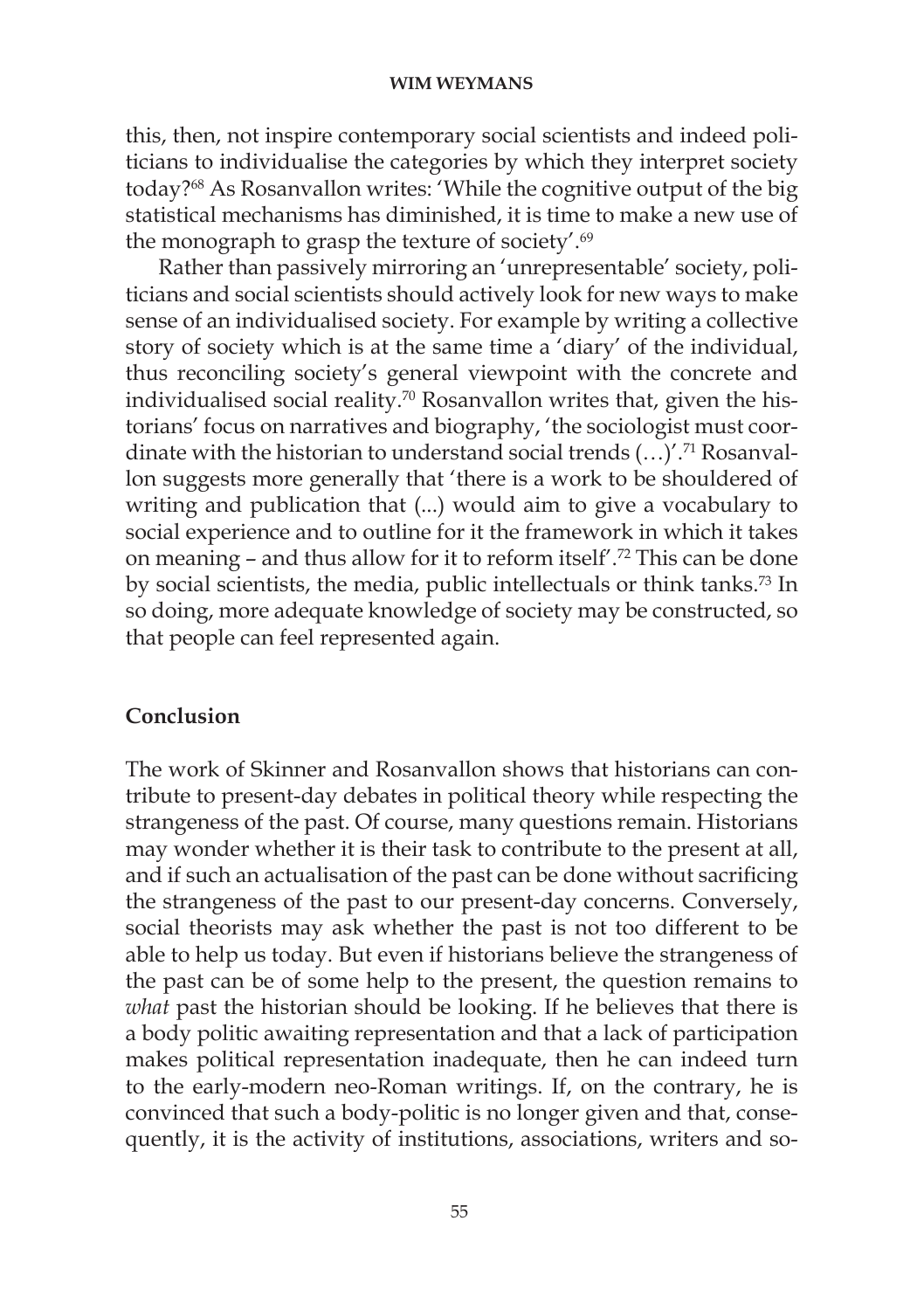cial scientists that makes democracies function properly, then he will be more keen to turn to the nineteenth and twentieth centuries. However, both Skinner and Rosanvallon stress that it is not their intention to determine 'how historians ought to be spending their time'.74 This implies that there will always be different answers to the questions I have been raising, which in turn means that, happily, there remains room for discussion and debate.

#### **NOTES**

**\* Acknowledgements.** This text is an extended and revised version of a paper presented at the University of Leuven in February 2004 and at the University of California, Berkeley in December 2006. Thanks are owed to the participants in these seminars for their questions and suggestions.

- **1.** Skinner 2002a; 2002b; 2002c.
- **2.** Palonen 2003.
- **3.** Skinner 1998, 113.
- **4.** Skinner 1998.
- **5.** E.g. Skinner 2002b, 211.
- **6.** Skinner 2002d, 255.
- **7.** Skinner 2002d, 249.
- **8.** Skinner 2006a, 157.
- **9.** Skinner 2003, 15.
- **10.** Skinner 1998, 74.
- **11.** Skinner 1990, 308.
- **12.** Skinner 2000, 76-77.
- **13.** Skinner 2006b.
- **14.** Skinner 1998, 49, 52, 69-77, 86.
- **15.** Skinner 2003, 25.
- **16.** Skinner 1990, 308-9.
- **17.** Skinner 1998, 77; see also Skinner 2002b, 379.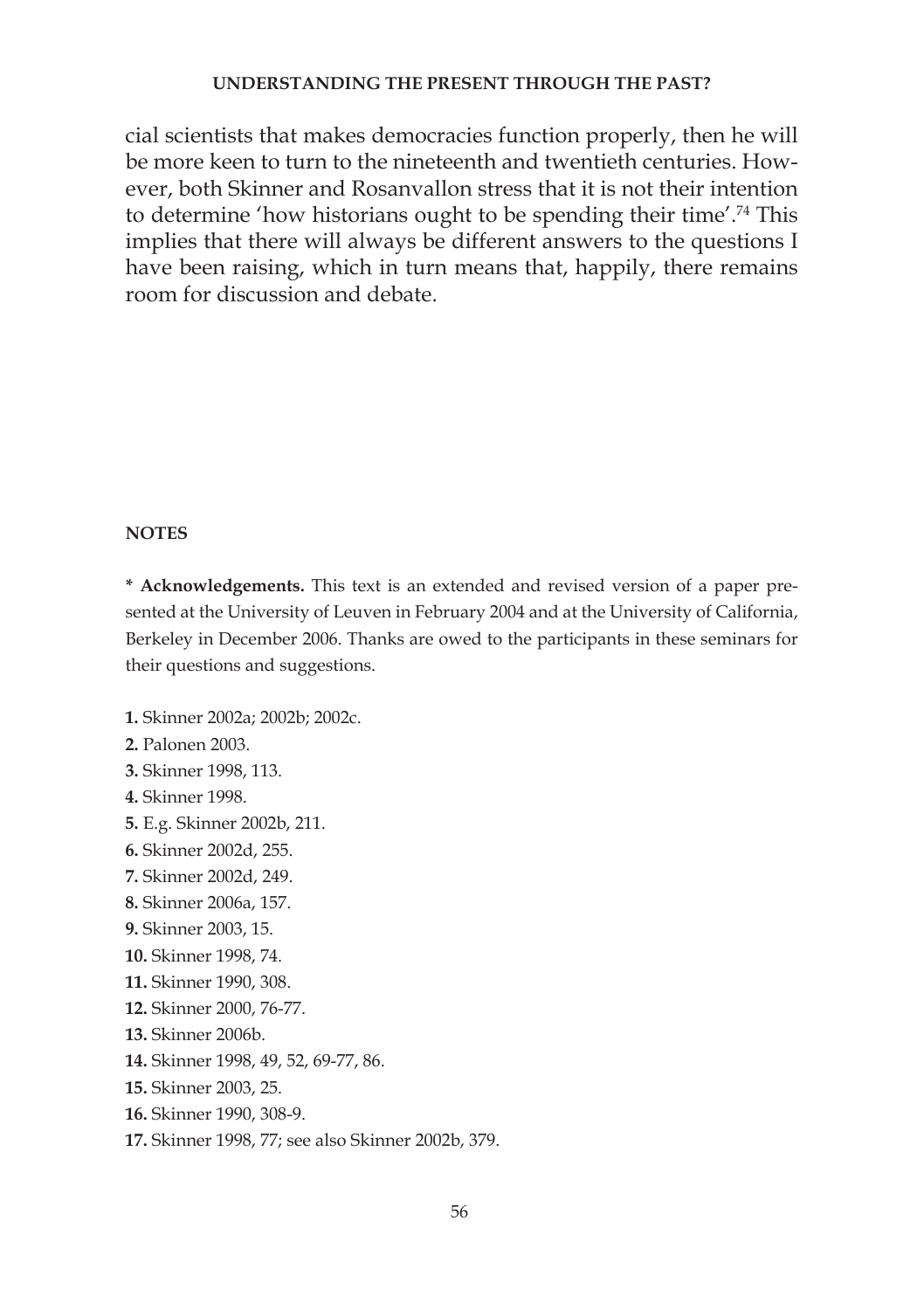- **18.** Skinner 1997, 76.
- **19.** Skinner 2002b, 177ff., 210ff.
- **20.** Skinner 2002d, Skinner 2005.
- **21.** Skinner 2003, 15-16.
- **22.** Skinner 2002b, 395ff., 404; Skinner 2002c, 177ff.
- **23.** Skinner 2002b, 386.
- **24.** Skinner 2002b, 395.
- **25.** Skinner 2002b, xi, 9, 410f.
- **26.** Skinner 2003, 25.
- **27.** Skinner 2003, 24-5.
- **28.** Skinner 2005, 158-60; 163-5; see also Skinner 1998, 24-25; 28-9.
- **29.** Skinner 2005, 158.
- **30.** Skinner 2005, 164-5.
- **31.** Skinner 2005, 172.
- **32.** Skinner 2005, 173.
- **33.** Rosanvallon 2000, 2006a and 2007.
- **34.** For introductions to his work, see Jainchill and Moyn 2004, Moyn 2005 and Weymans 2004 and 2005a.
- **35.** Rosanvallon 1998.
- **36.** Rosanvallon 2004 (translated as Rosanvallon 2007).
- **37.** Rosanvallon 2006b.
- **38.** Rosanvallon 2006a, 198.
- **39.** Rosanvallon 1998, 13-16, 91.
- **40.** Rosanvallon 2006a, 85.
- **41.** Rosanvallon 1998, 18; Rosanvallon 2006a, 194; Rosanvallon 2006b, 299, 315.
- **42.** Rosanvallon 1998, 18.
- **43.** Skinner 2002c, 198.
- **44.** Ankersmit 1996, 47.
- **45.** Rosanvallon 2006b, 298; Rosanvallon 2006a, 34-36.
- **46.** Rosanvallon 2006a, 247.
- **47.** Skinner 2002c, 198-99; Skinner 2005, 173-4.
- **48.** Rosanvallon 1998, 15-17, Rosanvallon 2007.
- **49.** Rosanvallon 1988, 149-150.
- **50.** Rosanvallon 1988, 161; Rosanvallon 2006a, 90, Rosanvallon 2007.
- **51.** Rosanvallon 1988, 161-66, 171-75; Rosanvallon 1998; Rosanvallon 2004; Rosanvallon
- 2006a, 79-97, Rosanvallon 2007.
- **52.** Rosanvallon 1998, 173ff.
- **53.** Rosanvallon 1998, 109ff., 293ff.
- **54.** Rosanvallon 1988, 147-150.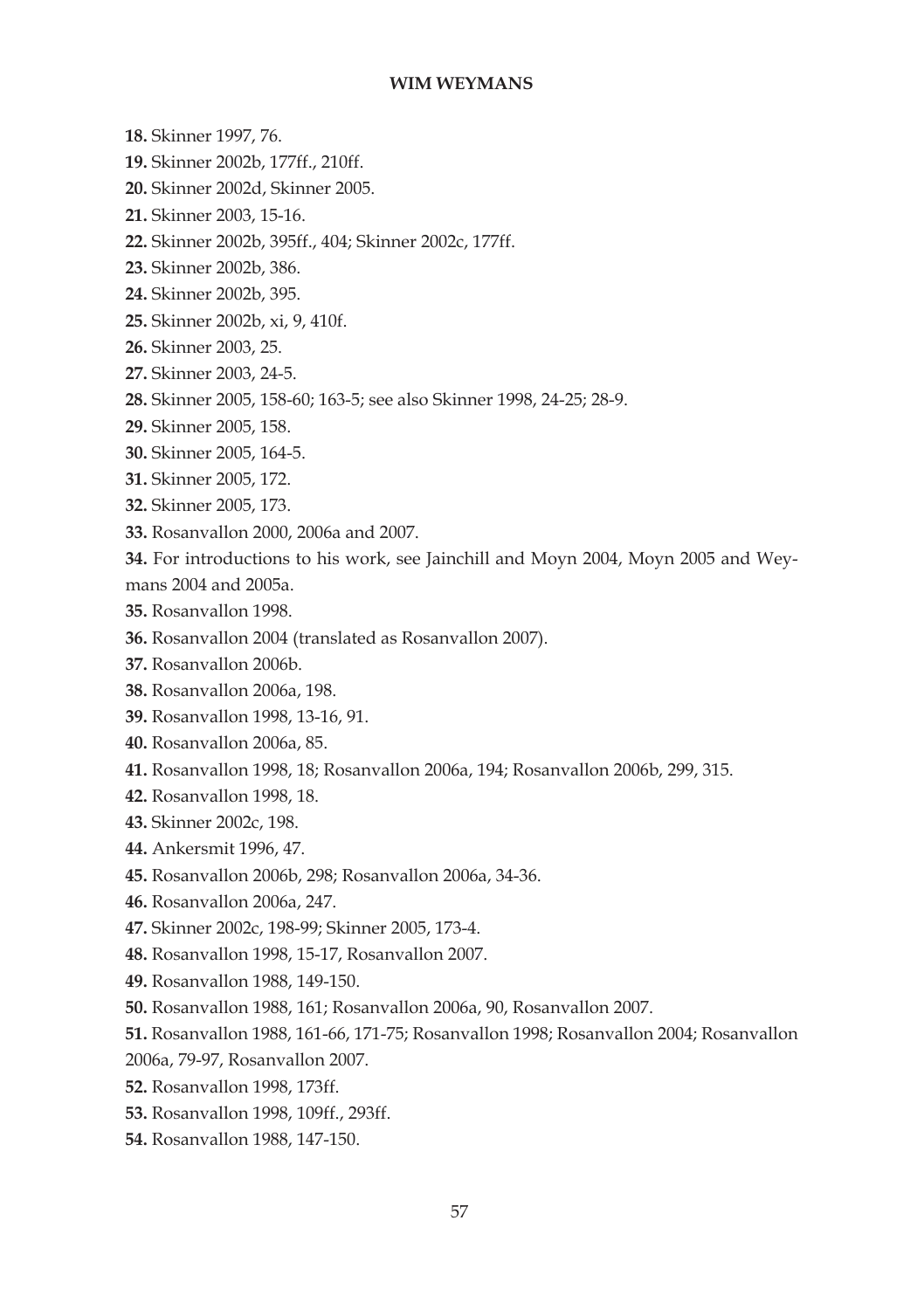- **55.** Rosanvallon 2006b, 24ff or 258; Rosanvallon 2006a, 235, 247.
- **56.** Rosanvallon 2006a and 2006b.
- **57.** Rosanvallon 2006a, 247.
- **58.** Rosanvallon 2006a, 212.
- **59.** Rosanvallon 2006a, 247.
- **60.** Rosanvallon 2006a, 242, 238 and Rosanvallon 2006b.
- **61.** Rosanvallon 2006a, 248; Rosanvallon 2006b, 258.
- **62.** Rosanvallon 1988, 147-150, 154-55, Rosanvallon 2006a, 210-11; Rosanvallon 2006b,

271.

- **63.** Rosanvallon 2000, 100.
- **64.** Rosanvallon 2006b, 31-2.
- **65.** Rosanvallon 2006b, 298, 305-06, 312, 317-18; Rosanvallon 2006a, 212-13; Rosanvallon 2000.
- **66.** Rosanvallon 2006b, 307-12.
- **67.** Rosanvallon 1998, 279-301.
- **68.** Rosanvallon 1998, 354ff.
- **69.** Rosanvallon 2000, 101.
- **70.** Rosanvallon 1995, 41-2; Rosanvallon 1998, 356ff.
- **71.** Rosanvallon 2000, 101.
- **72.** Rosanvallon 2006a, 250.
- **73.** Rosanvallon 1988, 180-81; Rosanvallon 2001, 198-99.
- **74.** Skinner 1998, 108.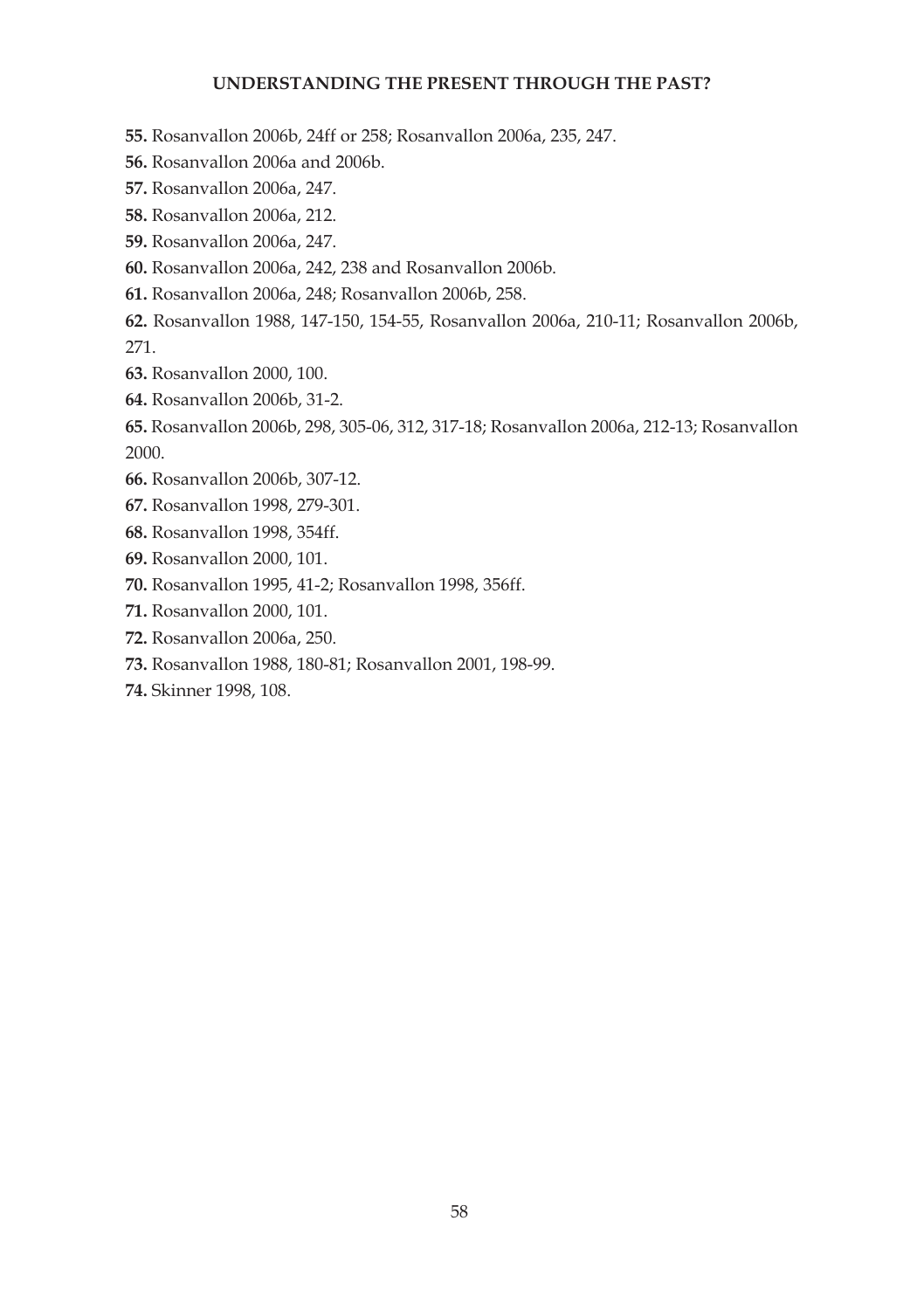#### **REFERENCES**

**Ankersmit**, Frank R. 1996. *Aesthetic Politics. Political Philosophy Beyond Fact and Value*. Stanford: Stanford University Press.

**Jainchill**, Andrew and Samuel Moyn 2004. French Democracy between totalitarianism and solidarity: Pierre Rosanvallon and revisionist historiography. *Journal of Modern History*, Vol. 76, 2004, 107-154.

**Moyn**, Samuel 2005. Antitotalitarianism and After. In Pierre Rosanvallon, *Democracy Past and Future*, ed Samuel Moyn. New York: Columbia University Press, 1-28.

**Palonen**, Kari 2003. *Quentin Skinner. History, Politics, Rhetoric*, Cambridge: Polity Press. **Rosanvallon**, Pierre 1988. Malaise dans la représentation. In François Furet, Jacques Julliard and Pierre Rosanvallon (eds.), *La république du centre. La fin de l'exception française*. Paris: Calmann-Lévy, 131-182.

**Rosanvallon**, Pierre 1990. *L'État en France. De 1789 à nos jours*. Paris: Editions du seuil. **Rosanvallon**, Pierre 1995. Faire l'histoire du politique. Entretien avec Pierre Rosanvallon. *Esprit*, No. 209, 25-42.

**Rosanvallon**, Pierre 1998. *Le peuple introuvable. Histoire de la représentation démocratique en France*, Paris: Gallimard.

**Rosanvallon**, Pierre 2000. *The new social question. Rethinking the welfare state*, translated by Barbara Harshav, Princeton, NJ: Princeton University Press.

**Rosanvallon**, Pierre 2001. Towards a philosophical history of the political. In Dario Castiglione and Iain Hampsher Monk (eds.), *The History of Political Thought in National Context*. Cambridge: Cambridge University Press, 189-203.

**Rosanvallon**, Pierre 2003. *Pour une histoire conceptuelle du politique. Leçon inaugurale au collège de France faite le jeudi 28 mars 2002*, Paris: Editions du seuil.

**Rosanvallon**, Pierre 2004. *Le modèle politique Français. La société civile contre le jacobinisme de 1789 à nos jours*, Paris: Editions du seuil.

**Rosanvallon**, Pierre 2006a. *Democracy Past and Future*, ed Samuel Moyn, New York: Columbia University Press.

**Rosanvallon**, Pierre 2006b. *La contre-démocratie. La politique à l'âge de la défiance*, Paris: Editions du seuil.

**Rosanvallon**, Pierre 2007. *The Demands of Liberty. Civil Society in France since the Revolution*, translated by Arthur Goldhammer, Cambridge, MA: Harvard University Press.

**Skinner**, Quentin 1990. The republican ideal of political liberty. In Gisela Bock, Quentin Skinner and Maurizio Viroli (eds.), *Machiavelli and Republicanism*. Cambridge: Cambridge University Press, 293-309.

**Skinner**, Quentin 1997. An Interview with Quentin Skinner. *Cogito*, Vol 11, Is. 2, 1997, 69-76.

**Skinner**, Quentin 1998. *Liberty before Liberalism*. Cambridge: Cambridge University Press.